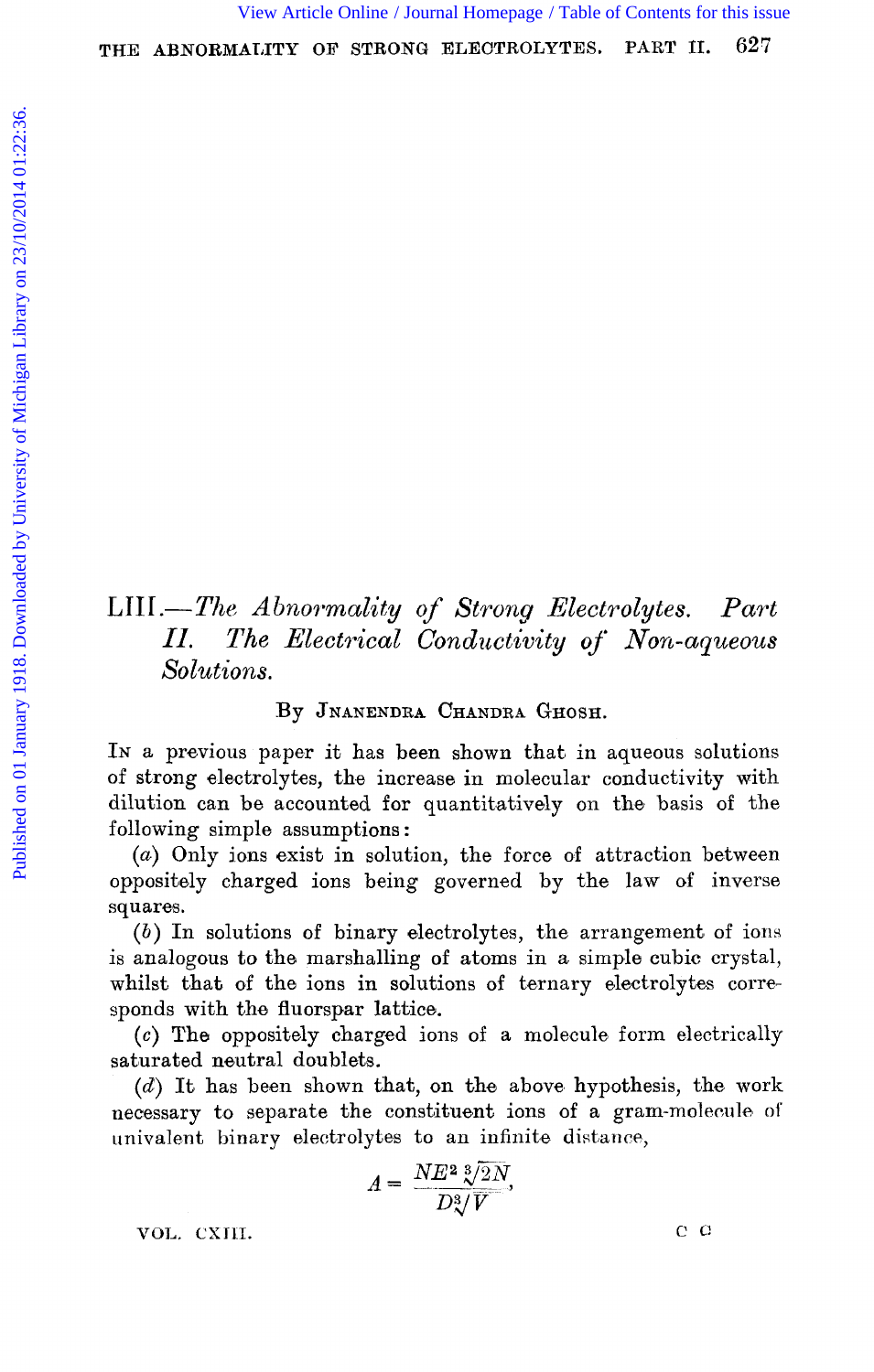where  $N$  is Avogadro's number,  $E$  the charge on an ion,  $D$  the dielectric constant of the solvent, and  $V$  the molecular dilution. For a ternary electrolyte like barium chloride,

$$
A = \frac{3NE^2 \cdot 2 \cdot \sqrt[3]{2N}}{D \cdot \sqrt{3 \cdot \sqrt[3]{V}}}
$$

*(e)* From Maxwsll's equation of the distribution of velocities, it can be easily proved that the number of free ions in a solution containing a gram-molecule

$$
= nN \cdot e^{-\frac{A}{n.RT}}
$$

where  $n$  is the number of ions into which a molecule dissociates.

 $(f)$  Since molecular conductivity is proportional to the number of free ions, and since  $A = 0$  at infinite dilution,

$$
\frac{\mu_v}{\mu_{\infty}} = \frac{n \cdot N \cdot e^{-\frac{A}{nRT}}}{nN} = e^{-\frac{A}{nRT}}.
$$

In this paper it will be shown that the above equation, which gives very good results in **the** case of aqueous solutions, can be applied with equal success to non-aqueous solutions of strong electrolytes.

The organic ionising solvents have been arranged by Walden in the following order : (1) alcohols, *(2)* aldehydes, *(3)* acids, *(4)* acid anhydrides, *(5)* acid chlorides, (6) esters, **(7)** acid amides and amines,  $(8)$  nitriles,  $(9)$  thiocyanates,  $(10)$  thiocarbimides,  $(11)$  nitrocompounds, (12) dimethylnitrosoamine, (13) ketones, (14) epichlorohydrin (Zeitsch. *physikal. Chem.,* 1906, **54,** 130). This system of classification will be adhered to in the following pages. **EXECT THE ABYORMALTTY OF**<br>
Where *N* is Avogadro's number, *E* the charge on an ion, *D* the<br>
dielectric constant of the solvent, and *V* the molecular dilution.<br>
For a ternary electrolyte like barrien chloride,<br>  $A = \frac{3$ 

## **1.** *Alcohols.*

(a) *Methyl Alcohol*.—One of the most trustworthy investigations on the conductivity of electrolytes in methyl-alcoholic solutions is that of Carrara *(Gazaetta,* 1896, **26,** i, 119). The observed values of  $\mu_v$  in tables I and II are taken from his work. The dielectric constant of methyl alcohol at 20° is 32.5. At 25° it is somewhat less; in the calculations, *D* has been taken as equal to **31.** The solutes in tables I and **I1** are all binary electrolytes, and  $\mu_{\chi}$  is obtained from any particular value of  $\mu_{\nu}$  by applying the equation

$$
\frac{N. E^2 \sqrt[8]{2N}}{D. \sqrt[8]{V}} = 2RT \log_e \frac{\mu_{\alpha}}{\mu_v} \qquad (1)
$$

This particular value of  $\mu_{\infty}$  is afterwards utilised to calculate the molecular conductivity at other dilutions. It will be seen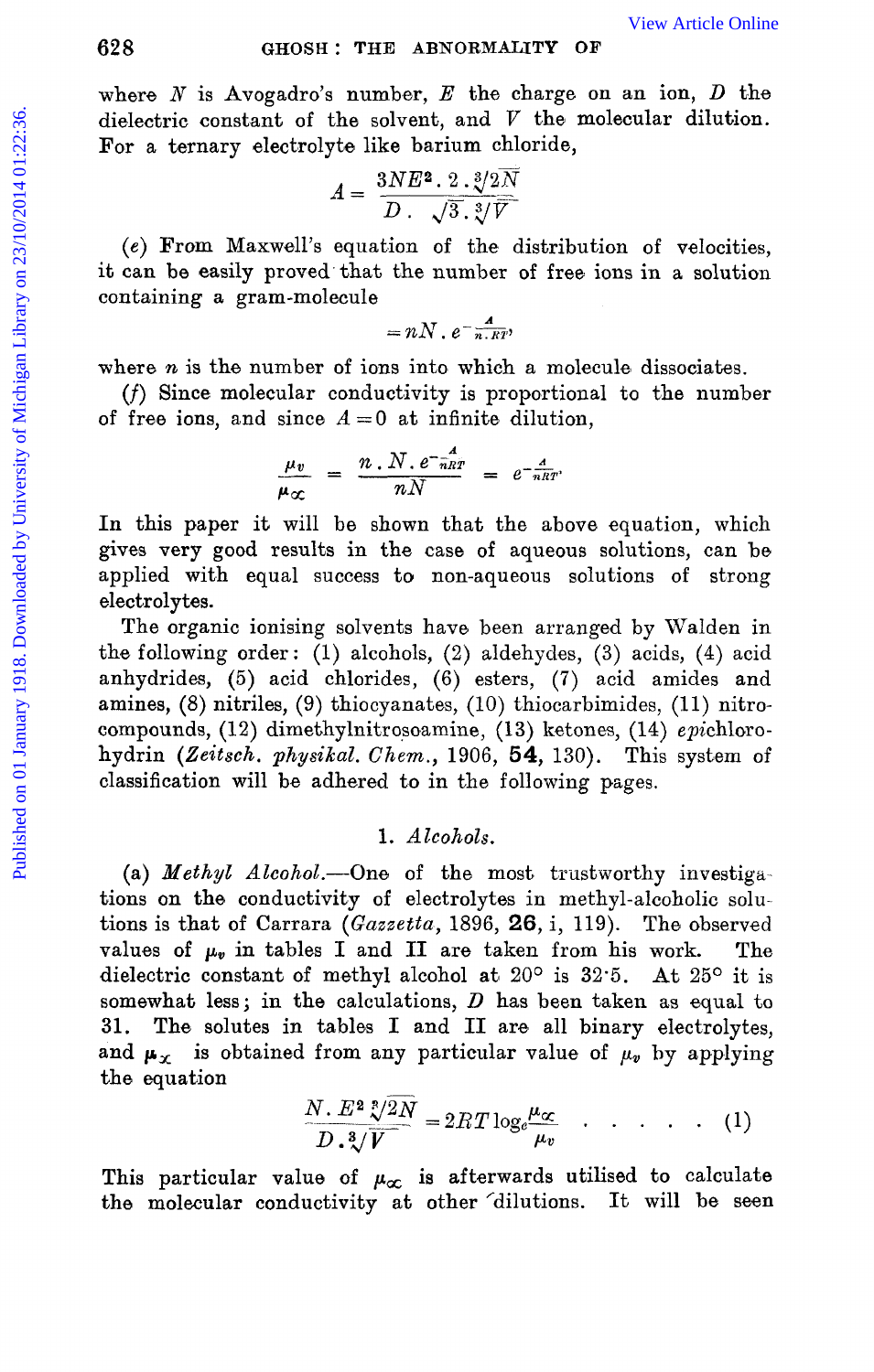$$
\frac{3N \cdot E^2 \cdot 2 \cdot \sqrt[3]{2N}}{D \cdot \sqrt{3} \cdot \sqrt[3]{V}} = 3RT \log_e \frac{\mu_{\infty}}{\mu_v} \qquad (2)
$$

#### **TABLE** I.

|                 | from tables I and II that the agreement between the calculated<br>and observed values of $\mu_v$ is very good, both in the case of the<br>binary salts and the acids.<br>Carrara (loc. cit.) has also determined the molecular conduc-<br>tivities of strontium iodide in methyl alcohol at various dilutions.<br>Here we expect the equation for ternary electrolytes: |                                                                                                                                                                |                       |                          |                        |                          |
|-----------------|-------------------------------------------------------------------------------------------------------------------------------------------------------------------------------------------------------------------------------------------------------------------------------------------------------------------------------------------------------------------------|----------------------------------------------------------------------------------------------------------------------------------------------------------------|-----------------------|--------------------------|------------------------|--------------------------|
|                 |                                                                                                                                                                                                                                                                                                                                                                         | $\frac{3N \cdot E^2 \cdot 2 \cdot \sqrt[3]{2N}}{D \cdot \sqrt{3} \cdot \sqrt[3]{V}} = 3RT \log_e \frac{\mu_{\infty}}{\mu_v} \quad . \quad . \quad . \quad (2)$ |                       |                          |                        |                          |
|                 | to hold good. Table III shows how well the calculated values<br>agree with those observed.                                                                                                                                                                                                                                                                              |                                                                                                                                                                |                       |                          |                        |                          |
|                 |                                                                                                                                                                                                                                                                                                                                                                         | TABLE I.                                                                                                                                                       |                       |                          |                        |                          |
|                 |                                                                                                                                                                                                                                                                                                                                                                         | Solvent: Methyl alcohol. $T = 25^{\circ}$ .                                                                                                                    |                       |                          |                        |                          |
|                 | $\mu_{\infty}$ calc.<br>Solute. from $\mu_{128}$ $v =$<br>1. NaI $94.0 \begin{cases} \mu_v & \text{calc.} \\ \mu_v & \text{obs.} \end{cases}$                                                                                                                                                                                                                           | 32.<br>$68-9$<br>$68-8$                                                                                                                                        | 64.<br>73.5<br>$73-1$ | 128.<br>$77 - 3$<br>77.3 | 256.<br>$80-5$<br>79.9 | 512.<br>83.0<br>$82 - 2$ |
|                 | 2. NaBr 91.8 $\begin{cases} \mu_v & \text{calc.} \\ \mu_v & \text{obs.} \end{cases}$                                                                                                                                                                                                                                                                                    | 67.3<br>65.8                                                                                                                                                   | 71.8<br>$71-0$        | 75.5<br>75.5             | $78 - 6$<br>79.9       | $81-1$<br>82.8           |
|                 | 3. NaCl  90.4 $\begin{cases} \mu_v & \text{calc.} \ \mu_v & \text{obs.} \end{cases}$                                                                                                                                                                                                                                                                                    |                                                                                                                                                                | 70.6<br>69.6          | 74.3<br>74.3             | 77.4<br>78.1           | 79.8<br>$81-8$           |
|                 | 4 KI  102.8 $\begin{cases} \mu_v & \text{calc.} \\ \mu_v & \text{obs.} \end{cases}$                                                                                                                                                                                                                                                                                     | $75-3$<br>73.8                                                                                                                                                 | $80-3$<br>79.5        | $84-5$<br>84.5           | $88-0$<br>88.5         | $90-8$<br>$91 - 0$       |
|                 |                                                                                                                                                                                                                                                                                                                                                                         | TABLE II.                                                                                                                                                      |                       |                          |                        |                          |
|                 |                                                                                                                                                                                                                                                                                                                                                                         | Solvent: Methyl alcohol. $T = 25^{\circ}$                                                                                                                      |                       |                          |                        |                          |
| Solute.<br>HCl… | $\mu_{\infty}$ calc. from<br>$\mu_{37} = 157.0$                                                                                                                                                                                                                                                                                                                         | $v =$<br>$\int \mu_v$ cale.                                                                                                                                    | 18.9<br>$108 - 4$     |                          | 37.7.<br>117.0         | 150-9.<br>$130 - 4$      |

|                            | $v =$                                                                                                 | 18.9                                                                                                                                               | 37.7.     | $150-9.$   |
|----------------------------|-------------------------------------------------------------------------------------------------------|----------------------------------------------------------------------------------------------------------------------------------------------------|-----------|------------|
|                            |                                                                                                       | $108 - 4$                                                                                                                                          | $117 - 0$ | $130 - 4$  |
|                            |                                                                                                       | 106.4                                                                                                                                              | $117 - 0$ | 128-0      |
|                            | $v =$                                                                                                 | $6 - 7.$                                                                                                                                           | $26-8.$   | $107 - 4.$ |
|                            | $\mu_v$ calc.                                                                                         | 84.0                                                                                                                                               | $101-9$   | 115.0      |
| $\mu_{\text{gas}} = 142.0$ | $\mu_v$ obs.                                                                                          | 88.0                                                                                                                                               | $101-9$   | 113-1      |
|                            | $v =$                                                                                                 | $17-9.$                                                                                                                                            | $71-4.$   | $245 - 7.$ |
|                            |                                                                                                       | $104 - 4$                                                                                                                                          | $120-0$   | 130-0      |
| $\mu_{71/4} = 152.2$       |                                                                                                       | 104.6                                                                                                                                              | $120-0$   | 130-5      |
|                            | $\mu_{\infty}$ calc. from<br>$\mu_{37} = 157.0$<br>$\mu_{\alpha}$ calc. from<br>$\mu_{cr}$ calc. from | $\begin{cases} \mu_v & \text{calc.} \\ \mu_v & \text{obs.} \end{cases}$<br>$\begin{cases} \mu_v & \text{calc.} \\ \mu_v & \text{obs.} \end{cases}$ |           |            |

#### **TABLE** 111.

|                                                                                                                                                                                                                                                                                     | Solvent: Methyl alcohol. $T = 25^{\circ}$ |  |                       |  |
|-------------------------------------------------------------------------------------------------------------------------------------------------------------------------------------------------------------------------------------------------------------------------------------|-------------------------------------------|--|-----------------------|--|
| Solute. $\mu_{\alpha}$ calc. from $v = 64$ . 128. 256. 512.<br>SrI <sub>2</sub> $\mu_{128} = 200.4$ $\begin{cases} \mu_v \text{ calc.} & 114.6 \text{ } 128.6 \text{ } 141.0 \text{ } 151.2 \\ \mu_v \text{ obs.} & 115.3 \text{ } 128.6 \text{ } 141.4 \text{ } 153.5 \end{cases}$ |                                           |  | $\alpha$ $\alpha$ $2$ |  |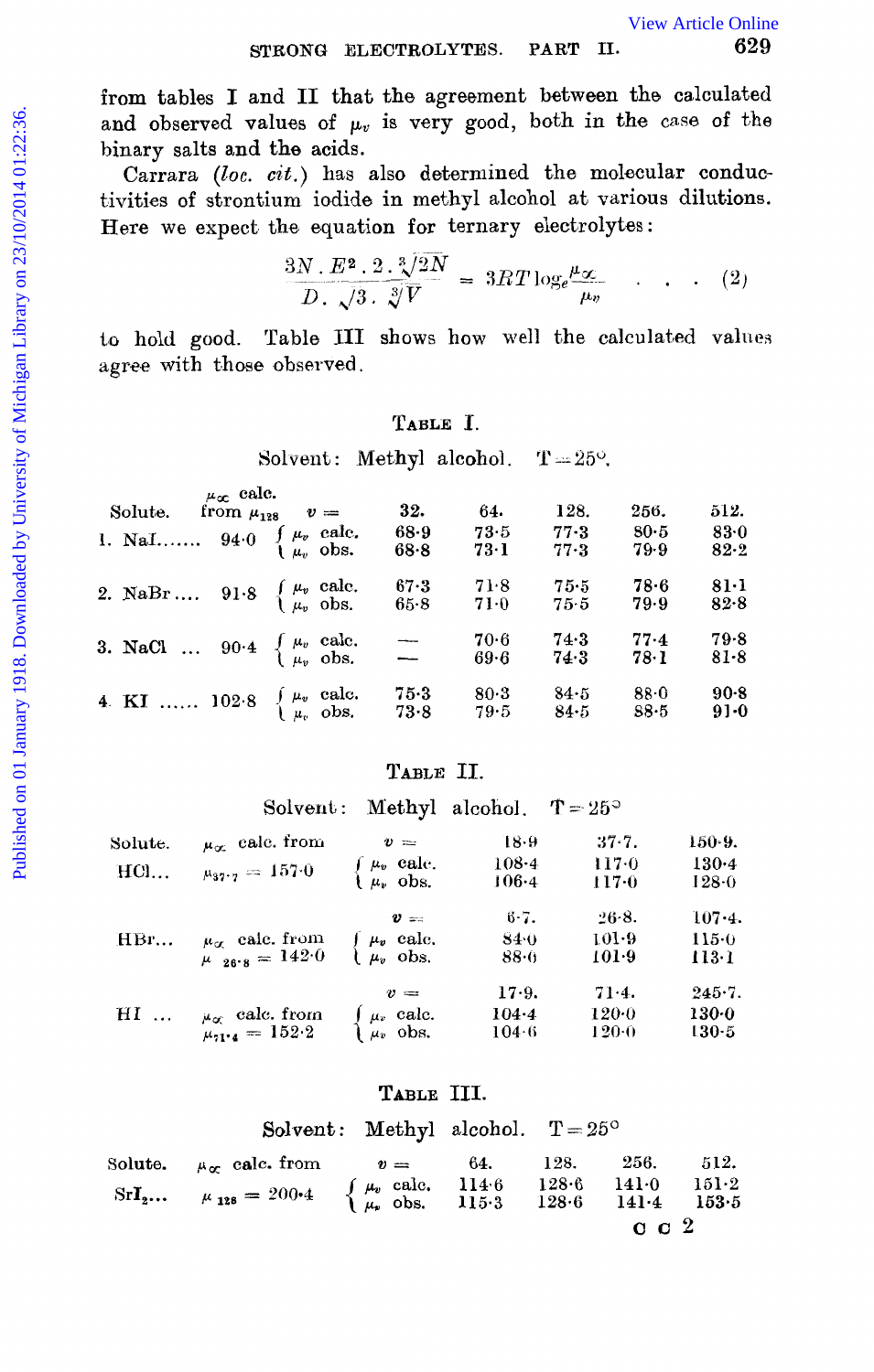#### **630 GHOSH: THE ABNORMALITY OF**

The most oomplete investigation in the field of non-aqueous solutions is that of Walden on solutions of tetraethylammonium iodide in various solvents. It is natural to expect that tetraethylammonium iodide would dissociate according to the following equation :

$$
\mathrm{N}\mathrm{E}\mathrm{t}_{4}\mathrm{I}=\mathrm{N}\mathrm{E}\mathrm{t}_{4}^{*}+\mathrm{I}^{\prime}.
$$

Except in the case of aldehydes, the variation of equivalent conductivity with dilution calculated from the equation for binary electrolytes  $(1)$  does not agree with the observed values. If, however, we assume that tetraethylammonium iodide at first undergoes polymerisation and then the double molecule  $[NEt_4I]_2$  dissociates as a ternary electrolyte according to the equation:

$$
[\mathbf{NEt}_4\mathbf{I}]_2 = 2\mathbf{NEt}_4^{\dagger} + \mathbf{I}_2{}''
$$

the calculated values of equivalent conductivities agree extremely well with the observed ones. Indeed, a cursory examination of the data on the variation of equivalent conductivity with dilution will at once lead to the conviction that the electrolytic dissociation of potassium iodide and tetraethylammonium iodide is not of the same type. If it were so, the variation of  $\lambda_v$  (equivalent conductivity) with dilution would have been of the same order. As a matter of fact, whilst  $\lambda_v$  for potassium iodide varies from 80.3 to 84-5 as the dilution increases from 64 to 128, the value for tetraethylammonium iodide increases by 8 units from **83.1** to 91.1 for the same change in dilution. Iodine has a great tendency to form complex ions. We are already acquainted with  $I_2$ ',  $I_5$ ' ions, etc. It is therefore not at all unreasonable to assume that in tetraethylammonium iodide solutions there exists a complex iodine ion of the type  $I_2$ <sup>"</sup>. Again, the consensus of opinion among electrochemists is generally in favour of complex molecules in nonaqueous solutions. The exact coincidence between the observed and calculated values of equivalent conductivity for tetraethylammonium iodide solutions, as shown in table IV, leaves no room for doubt as to the mode of dissociation of this salt in methylalcoholic solution. Of course, the above equation is equally applicable if the salt dissociates, thus: Solutions is that of Wein-Article Online<br>
Fue Article Online<br>
Solutions is that of Walden on solutions of tekrate<br>hylammonium iodide would dissociate according to the following equal<br>
ion is ammonium iodide would dissocia

 $[\text{NEt}_4 \text{I}]_2 = [\text{NEt}_4]_2$ <sup>\*</sup> + 2I'.

#### **TABLE** IV.

Solvent: Methyl alcohol.  $T = 25^{\circ}$ .

| $\lambda_{\infty}$ calc.                                                                                                                                       |  |  |  |
|----------------------------------------------------------------------------------------------------------------------------------------------------------------|--|--|--|
| Solute, from $V' = 64$ , 127, 256, 512, 1024,                                                                                                                  |  |  |  |
| NEt <sub>4</sub> I $\lambda_{128} = 130 \begin{cases} \lambda_v & \text{calc.} \ 83.1 & 91.1 \ 97.7 & 104.0 \ 108.9 \end{cases}$<br>92.1 91.1 98.0 103.6 108.6 |  |  |  |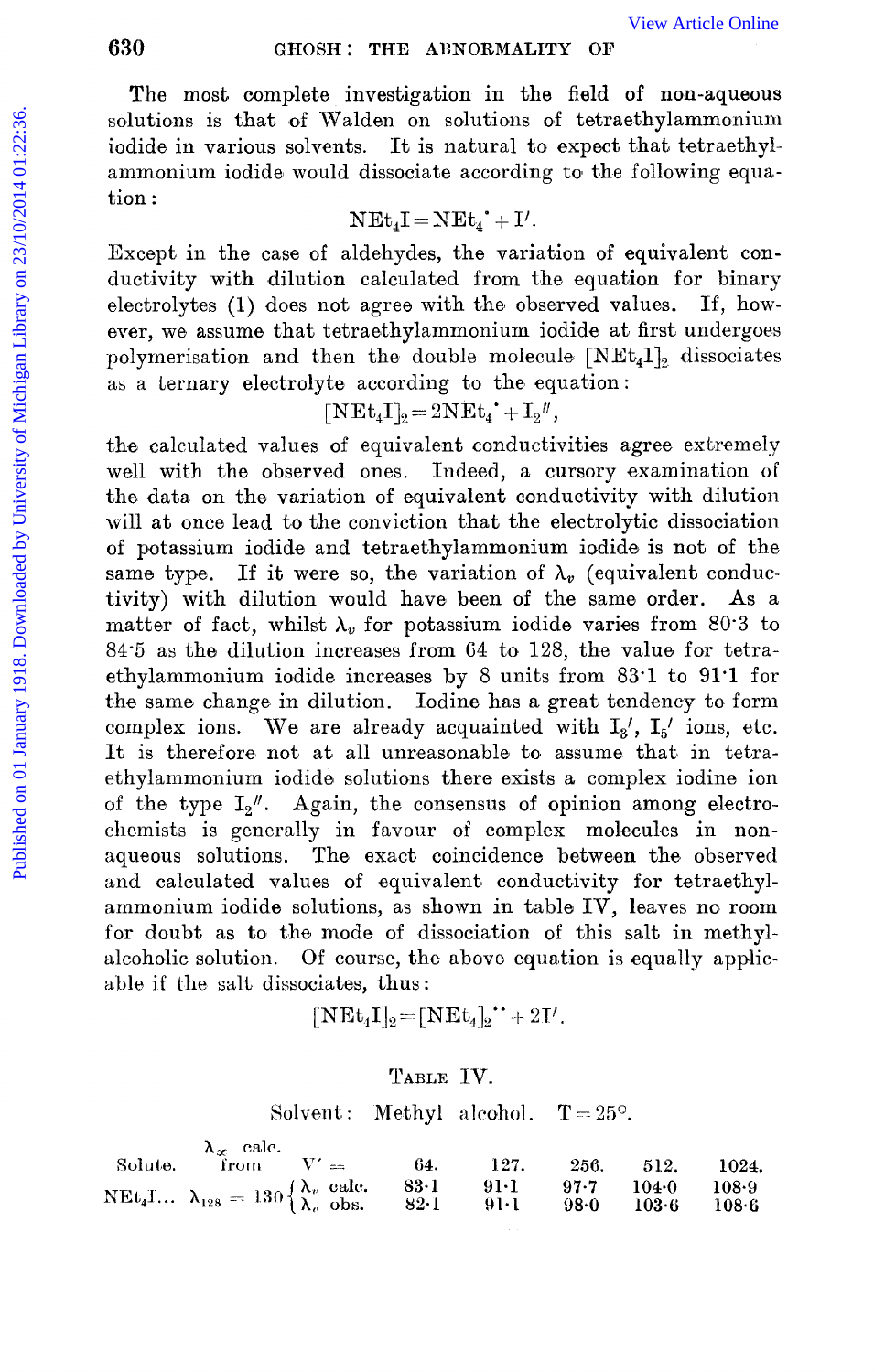**Iu** the above table V' is the equivalent dilution.

*(b) Ethyl Alcohol and Propyl Alcohol.-The* dielectric constant of ethyl alcohol at  $20^{\circ}$  is  $21.7$  (Walden, *loc. cit.*). In table V the observed values of molecular conductivity are taken from the work of Jones and Lindsay *(Amer. Chem. J.,* 1902, **28**, 341) *(loc. cit.).*  **EXECTRONG ELECTROLYTES.** PART IT.<br>
(b) *Ethayl Alcohol and Propyl Alcohol* ...The dielectric constant<br>
of ethyl alcohol at 20<sup>0</sup> is 217 (Walden, loc. cit.). In table V<br>
were of ethal work of Jones and Lindsay (*Amer. Che* 

The conductivity of sodium iodide in propyl alcohol has been determined by Schlamp *(Zeitsch. physikal. Chem.*, 1894, 14, 280). The dielectric constant of propyl alcohol, according to Rudolph, is 13.8.

#### **TABLE** V.

#### Solvent: Ethyl alcohol.  $T = 25^\circ$ .

|         | $\mu_{\alpha}$ calc. (equation 1) |                                                                                           |                |                  |                |              |
|---------|-----------------------------------|-------------------------------------------------------------------------------------------|----------------|------------------|----------------|--------------|
| Solute. | from                              | $\boldsymbol{v}$ $\boldsymbol{v}$                                                         | 64.            | 128.             | 256.           | 512.         |
| KI.     | $\mu_{256}=44.9$                  | $\left\{\begin{array}{ll} \mu_v & \text{calc.} \\ \mu_v & \text{obs.} \end{array}\right.$ | $31-6$<br>29.6 | 33.9<br>$33 - 0$ | 36.0<br>$36-0$ | 38.5<br>38.5 |

#### **TABLE VT.**

|         | $\mu_{\alpha}$ cale. (equation 1) |                                                                                       |       |              |         |       |
|---------|-----------------------------------|---------------------------------------------------------------------------------------|-------|--------------|---------|-------|
| Solute. | from                              | $v =$                                                                                 | 19.8. | $55-4.$      | 166.3.  | 500.  |
| NaI.    |                                   | $\left\{\begin{array}{c} \mu_v \text{ calc.} \ \mu_v \text{ obs.} \end{array}\right.$ | 79.0  | 99.5         | - 118.7 | 135-0 |
|         | $\mu_{166 \cdot 3} = 176 \cdot 0$ |                                                                                       | 77.0  | $97 \cdot 1$ | $118-7$ | 138 0 |

#### *2. Aldehydes.*

*A cetaldehyde, Propaldehyde, and Furfuraldehyde.* The dielectric constant of acetaldehyde is 21.2, according to Walden, and  $18.6$  according to Thwing. It is quite probable that the great reactivity of the solvent and its tendency towards polmerisation will completely prevent the formation of complexes in the solute. It is therefore to be expected that here at least tetraethylammonium iodide will dissociate normally as a binary electrolyte. The dielectric constant of propaldehyde is 14, whilst that of furfuraldehyde is **39.4.** 

#### **TABLE** VII.

#### Solvent: Acetaldehyde.  $T = 0^\circ$ .

|                                 | $\mu_{\alpha}$ calc. (equation 1) |                               |                |                  |                 |
|---------------------------------|-----------------------------------|-------------------------------|----------------|------------------|-----------------|
| Solute.                         | from                              | $v =$                         | 100.           | 1000.            | 4000.           |
| NEt <sub>4</sub> I <sub>2</sub> | $\mu_{1000} = 178$                | $\mu_v$ calc.<br>$\mu_n$ obs. | 124.0<br>122.0 | $151-0$<br>151-0 | 160-0<br>158-0- |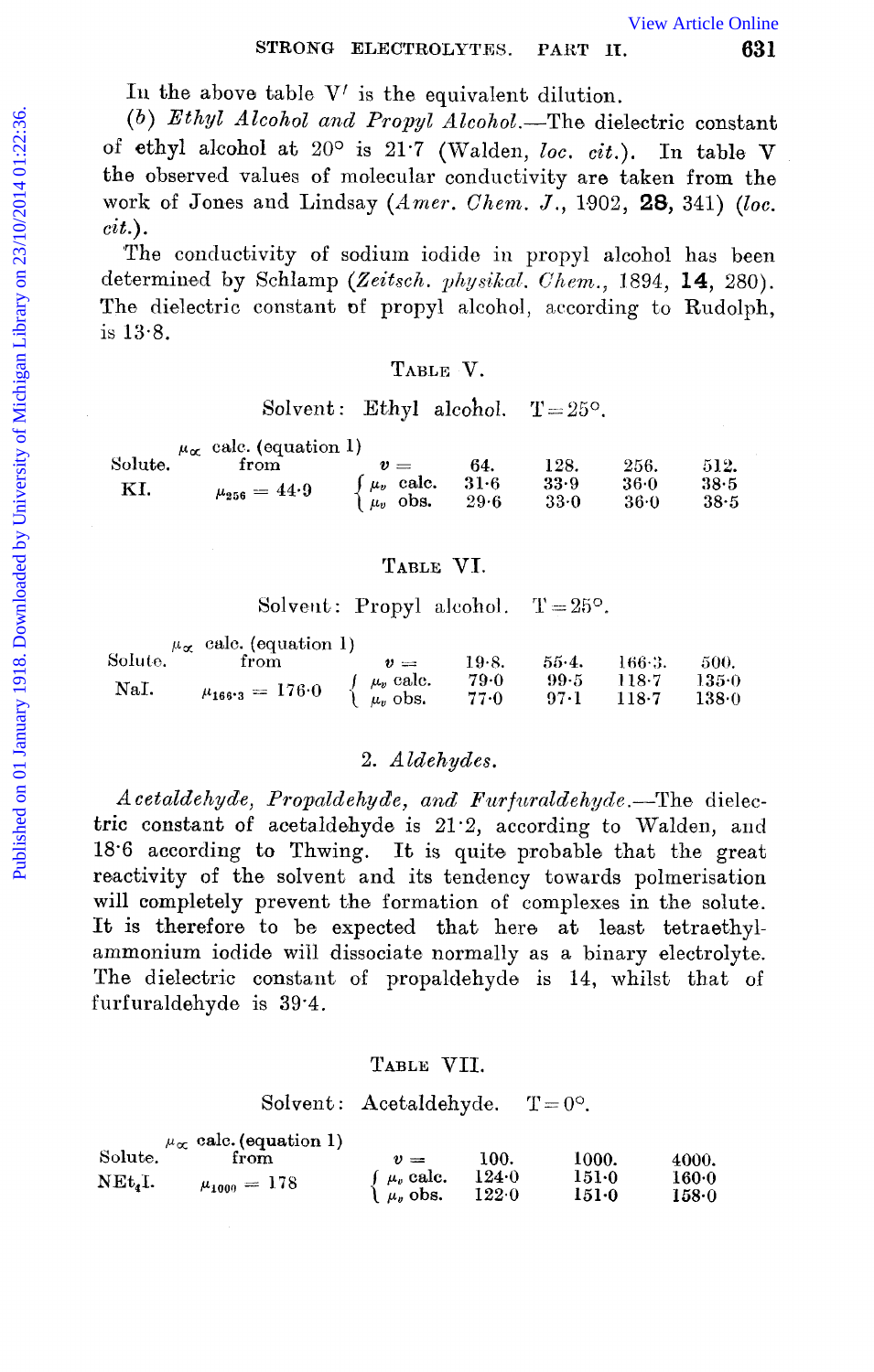# TABLE VIII.

#### Solvent: Propaldehyde.  $T = 25^\circ$ .

|                  | $\mu_{\infty}$ calc. (equation 1) |                    |        |        |      |       |
|------------------|-----------------------------------|--------------------|--------|--------|------|-------|
| Solute.          | from                              | $v =$              | 100.   | 200.   | 400. | 700.  |
| $NEt_{\alpha}I.$ |                                   | $\int \mu_v$ calc. | $81-0$ | $89-0$ | 95.8 | 101.8 |
|                  | $\mu_{200}=127{\cdot}6$           | $\mu_{\nu}$ obs.   | 79.8   | 89.0   | 94.5 | 103.9 |

# TABLE IX.

Solvent: Furfuraldehyde.  $T = 25^{\circ}$ .

|             | $\mu_{\alpha}$ calc. (equation 1) |                  |      |      |      |       |
|-------------|-----------------------------------|------------------|------|------|------|-------|
| Solute.     | trom                              | $\eta =$         | 200. | 400. | 800. | 1600. |
| $NEt_{A}I.$ |                                   | $\int u_n$ calc. | 42.2 | 43.4 | 44.3 | 45.0  |
|             | $\mu_{400} = 47.8$                | $\mu_n$ obs.     | 41.6 | 43.4 | 45.0 | 45.8  |

#### $3. \; A \, cids.$

#### TABLE X.

Solvent: Thioacetic acid.  $T=0^{\circ}$ .  $D=17.3$ .

|                     | $\lambda_{\alpha}$ calc. (equation 2) |                                            |              |              |              |
|---------------------|---------------------------------------|--------------------------------------------|--------------|--------------|--------------|
| Solute.             | trom                                  | $\frac{1}{2}$                              | 320.         | 640.         | 1280.        |
| NEt <sub>a</sub> I. | $\lambda_{\text{min}} = 52.5$         | $\int \lambda_n$ calc.<br>$\lambda_n$ obs. | 33-2<br>32 7 | 36.6<br>36.6 | 39·5<br>40.2 |

#### 4. Acid Anhydrides.

The dielectric constant of citraconic anhydride is 39. The agreement in this case is perfect.

#### TABLE XI.

Solvent: Citraconic anhydride.  $T = 25^{\circ}$ .

|            | $\lambda_{\alpha}$ calc. (equation 2) |                        |      |      |        |              |
|------------|---------------------------------------|------------------------|------|------|--------|--------------|
| Solute.    | from                                  | $\equiv$               | 100. | 200. | 400.   | 800.         |
|            |                                       | $\int \lambda_v$ calc. | 18·5 | 19.7 | $20-7$ | $21 - 5$     |
| $NEt_{4}I$ | $\lambda_{200} = 24.9$                | $\lambda_n$ obs.       | 18.5 | 19-7 | $20-6$ | $21 \cdot 1$ |

## 5. Acid Chlorides and Bromides.

In these solvents the agreement between the observed and calculated values of equivalent conductivity is always within the limits of experimental error, which is somewhat large.

#### $6.$  *Esters.*

(a) Organic Esters.—The dielectric constant of methyl cyanoacetate is 28, and that of the ethyl ester is 26.

 $(b)$  Inorganic Esters. Walden's data on the equivalent con-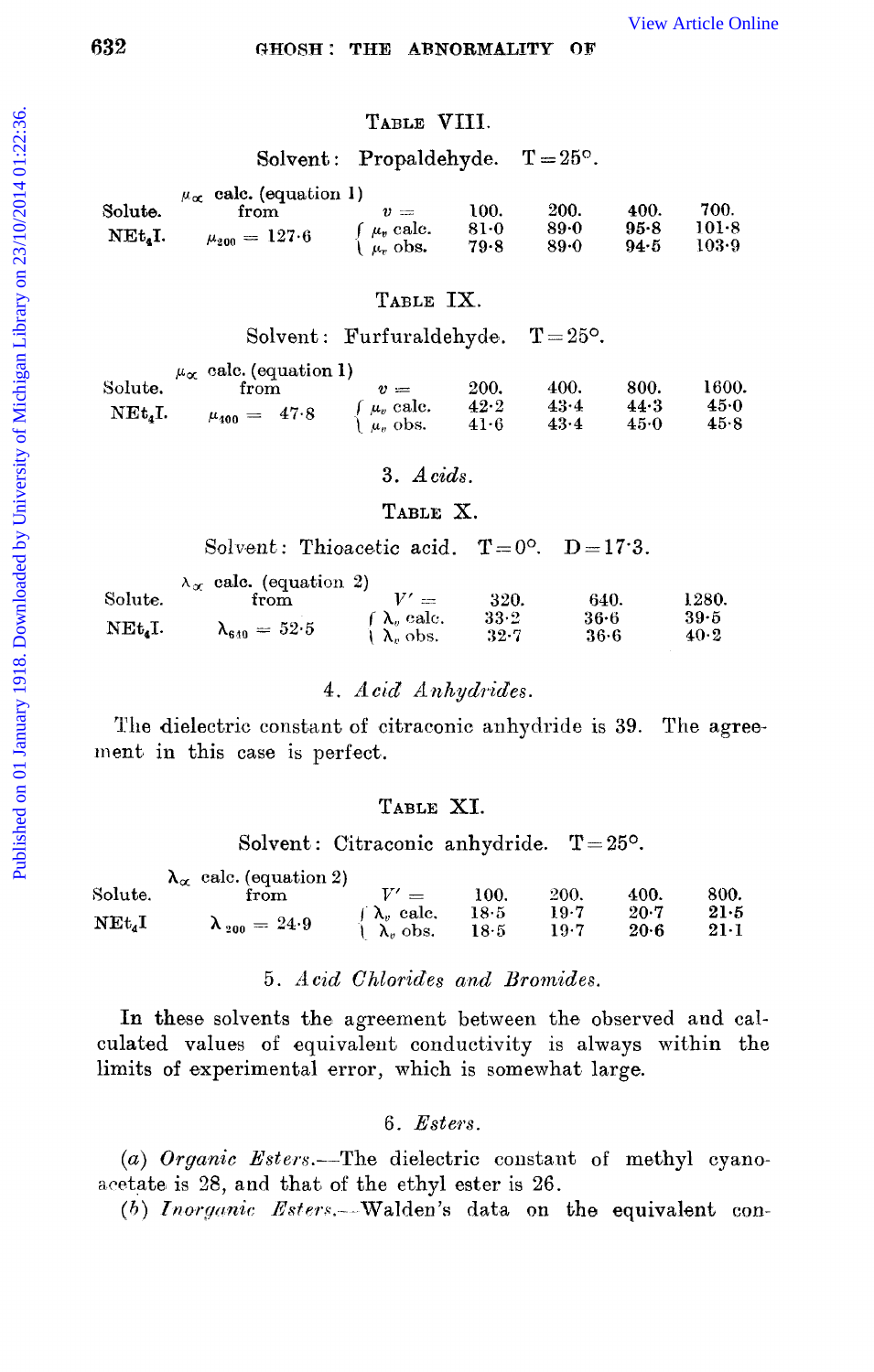ductivities of solutions of tetraethylammonium iodide in methyl sulphate, ethyl sulphate, and trimethyl borate are the most trustworthy. The dielectric constants are 46, 38, and 8 respectively. The agreement is always very good.

#### TABLE XII.

Solute: Tetraethylammonium iodide.  $T = 25^\circ$ .

| Methyl<br>cyano-<br>acetate. | Solvent. $\lambda_{\alpha}$ calc. (equation 2)<br>from<br>$\lambda_{500} = 30.8$              | $V' =$<br>$\int \lambda_v$ calc.<br>$\lambda$ , obs. | 100.<br>$20 - 4$ | 200.<br>22.2<br>$20.3$ $22.1$ | 500.<br>$24-2$<br>24.2 | 1000.<br>25.3<br>25.3 | 2000.<br>$26 - 4$<br>$26 \cdot 1$ |
|------------------------------|-----------------------------------------------------------------------------------------------|------------------------------------------------------|------------------|-------------------------------|------------------------|-----------------------|-----------------------------------|
|                              | Ethyl $\lambda_{\alpha}$ calc. (equation 2) $\int \lambda_{\nu}$ calc. 17.9 19.7 21.6<br>from |                                                      |                  |                               |                        | 22.8                  | 23.8                              |
| cyano-<br>acetate            | $\lambda_{500} = 28.1$                                                                        | $\lambda_{\nu}$ obs. 17.7 19.6                       |                  |                               | $21-6$                 | 22.8                  | 23.6                              |

#### TABLE XIII.

Solvent: Methyl sulphate.  $T = 25^{\circ}$ 

| Solute.                                  | $\lambda_{\alpha}$ calc. (equation 2)<br>from | $V' =$                                                                                                                                                                                                        |  | 200. 400. 800. 1600. 3200. |  |
|------------------------------------------|-----------------------------------------------|---------------------------------------------------------------------------------------------------------------------------------------------------------------------------------------------------------------|--|----------------------------|--|
| $\operatorname{NEt}_4\operatorname{I}_*$ | $\lambda_{400} = 44.3$                        | $\begin{cases} \lambda_v \text{ calc. } 36 \cdot 1 & 37 \cdot 7 & 38 \cdot 9 & 39 \cdot 9 & 40 \cdot 7 \\ \lambda_v \text{ obs. } 35 \cdot 5 & 37 \cdot 7 & 38 \cdot 7 & 39 \cdot 6 & 40 \cdot 4 \end{cases}$ |  |                            |  |

#### TABLE XIV.

Solvent: Ethyl sulphate.  $T = 25^{\circ}$ .

| Solute. | $\lambda_{\alpha}$ calc. (equation 2) | $V' =$                 |        | 400. | 800. | 1600.    |
|---------|---------------------------------------|------------------------|--------|------|------|----------|
|         | from                                  |                        | 200.   |      |      |          |
| NEt.I.  |                                       | $\int \lambda_v$ calc. | 31.9   | 33.5 | 34.9 | $36 - 0$ |
|         | $\lambda_{400} = 40.5$                | $\lambda$ , obs.       | $30-3$ | 33.5 | 35-6 | 36.7     |

#### TABLE XV.

Solvent: Trimethyl borate.  $T = 25^{\circ}$ .

|         | $\lambda_{\alpha}$ calc. (equation 2) |                  |      |      |      |
|---------|---------------------------------------|------------------|------|------|------|
| Solute. | trom                                  | -                | 200. | 400. | 800. |
|         |                                       | $\Delta_v$ calc. | 10.2 | 13-0 | 15-7 |
| NEt.I.  | $\lambda_{400} = 32.5$                | $\lambda_n$ obs. | 10-2 | 13 0 | 16•5 |

# 7. Amides, Amines, etc.

Among amides, formamide is a solvent that most resembles water. The inorganic salts dissolve in it quite as readily as in water, and, like the latter, it has a high dielectric constant, namely, 84.

*Pyridine*.-Laszczynski and Gorski have determined the conductivity of potassium iodide in pyridine solutions (Zeitsch. Elektro-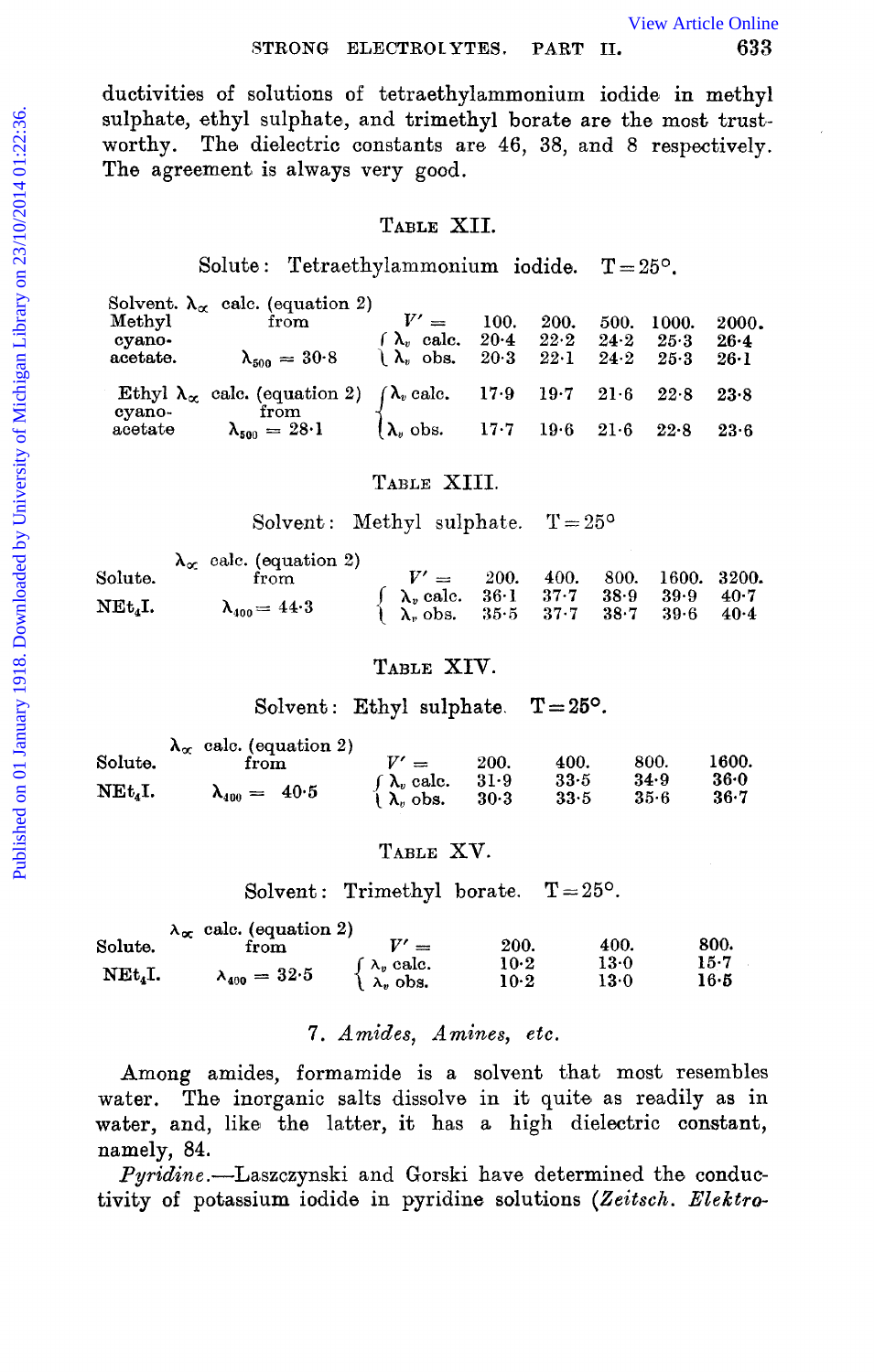#### GHOSH: THE ABNORMALITY OF

 $chem.$ , 1897, 4, 290), whilst Walden has determined the equivalent conductivity of tetraethylammonium iodide at various dilutions (Zeitsch. physikal. Chem., 1906, 55, 334). Acording to Schlundt, the dielectric constant of pyridine is  $12.4$  (*J. Physical Chem.*, 1901,  $5, 157, 503$ ).

#### TABLE XVI.

#### Solvent: Formamide.  $T = 25^{\circ}$ .

|             | $\lambda_{\alpha}$ calc. (equation 2) |                                            |              |                |                |                  |
|-------------|---------------------------------------|--------------------------------------------|--------------|----------------|----------------|------------------|
| Solute.     | from                                  | $\sim$                                     | 100.         | 200.           | 400.           | 800.             |
| $NEt_{4}I.$ | $\lambda_{200} = 29.0$                | $\int \lambda_v$ calc.<br>$\lambda_n$ obs. | 25.2<br>25.0 | $26-0$<br>26.0 | 26.5<br>$26-6$ | $27 - 0$<br>27.2 |
|             |                                       |                                            |              |                |                |                  |

#### TABLE XVII.

# Solvent: Pyridine.  $T = 25^{\circ}$ .

|                                                  | $\lambda_{\alpha}$ calc. (equation 2) |                                                                                                |        |      |          |        |
|--------------------------------------------------|---------------------------------------|------------------------------------------------------------------------------------------------|--------|------|----------|--------|
| Solute.                                          | from                                  | $V' =$                                                                                         | 100.   | 200. | 400.     | 800.   |
| $\operatorname{NEt}_{\scriptscriptstyle{A}}\!I.$ | $\lambda_{400} = 71.0$                |                                                                                                | 26.9   | 32.9 | 39.5     | 43.7   |
|                                                  |                                       | $\left\{\begin{array}{l} \lambda_v \text{ calc.} \\ \lambda_v \text{ obs.} \end{array}\right.$ | 27.0   | 33.0 | $39 - 5$ | 46.0   |
|                                                  | $\lambda_{\alpha}$ calc. (equation 2) |                                                                                                |        |      |          |        |
|                                                  | from                                  | $\overline{1}$                                                                                 | 178.5. |      | 357.0.   | 714.0. |
| KI.                                              | $\lambda_{714} = 50.0$                | $\wedge$ $\lambda_v$ calc.                                                                     | 22.8   |      | 26.9     | $30-7$ |
|                                                  |                                       | $\lambda$ . obs.                                                                               | 22-0   |      | 26.2     | 30-7   |

#### 8 Nitriles

The nitriles are excellent ionisers, and their dielectric constants Thus glycollonitrile has a dielectric constant as high as are high. 68, whilst the dielectric constants of acetonitrile, propionitrile, and benzonitrile are 37, 27, and 26 respectively.

# TABLE XVIII.

#### Solvent: Acetonitrile.  $T = 25^\circ$ .

|      | $\lambda_{\alpha}$ calc. (equa-<br>Solute. tion 2) from | $V' =$                                                                                                             | 200. |  | 500. 1000. 2000. 4000. 8000. |  |
|------|---------------------------------------------------------|--------------------------------------------------------------------------------------------------------------------|------|--|------------------------------|--|
| NaI. | $\lambda_{500} = 199.3$                                 | $\int \lambda_r$ calc. 155.0 165.9 172.3 177.4 182.0 185.4<br>$\lambda_n$ obs. 151.0 165.9 171.0 176.7 181.0 183.5 |      |  |                              |  |

#### TABLE XIX.

Solvent: Propionitrile.  $T=25^{\circ}$ .

|                     | $\lambda_{\alpha}$ calc. (equation 2) |        |                                                                                                                                                                                         |                      |  |
|---------------------|---------------------------------------|--------|-----------------------------------------------------------------------------------------------------------------------------------------------------------------------------------------|----------------------|--|
| Solute.             | ${\rm from}$                          | $V' =$ | 64.                                                                                                                                                                                     | 128. 256. 512. 1024. |  |
|                     |                                       |        | $\begin{cases} \lambda_v & \text{calc.} \quad 102.6 & 113.7 \quad 123.5 & 131.6 \quad 138.6 \\ \lambda_v & \text{obs.} \quad 102.0 & 113.7 \quad 123.4 & 131.5 \quad 139.4 \end{cases}$ |                      |  |
| NEt <sub>4</sub> I. | $\lambda_{128} = 169$                 |        |                                                                                                                                                                                         |                      |  |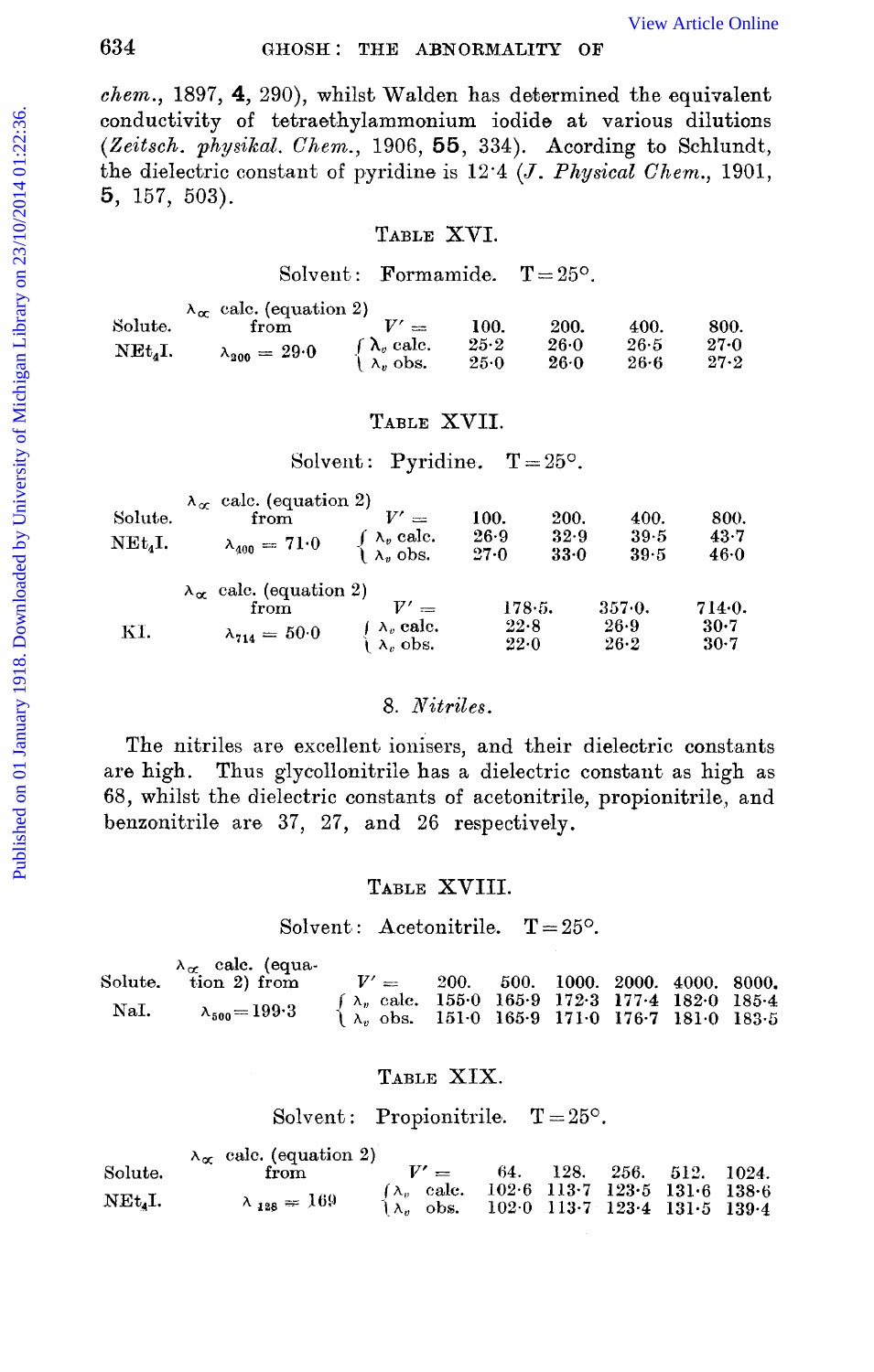# TABLE XX.

Solvent: Benzonitrile.  $T = 25^{\circ}$ .

|         | $\lambda_{\alpha}$ calc. (equation 2) |                        |             |        |      |       |
|---------|---------------------------------------|------------------------|-------------|--------|------|-------|
| Solute. | from                                  | $\equiv$               | <b>200.</b> | 400.   | 800. | 1600. |
|         |                                       | $\int \lambda_v$ calc. | 39.0        | 42.0   | 44.5 | 46.6  |
| NEt.I.  | $\lambda_{400} = 55.6$                | $\lambda_v$ obs.       | $37 - 7$    | $42-0$ | 45.0 | 47.6  |

# TABLE XXI.

Solvent: Glycollonitrile.  $T = 25$ <sup>o</sup>.

|            | $\lambda_{\alpha}$ calc. (equation 2) |                                       |              |                |               |
|------------|---------------------------------------|---------------------------------------|--------------|----------------|---------------|
| Solute.    | from                                  | $\overline{\phantom{a}}$              | 100.         | 200.           | 800.          |
| $NEt_4I$ . | $\lambda_{200} = 79.5$                | $\lambda_v$ calc.<br>$\lambda_v$ obs. | 67.0<br>66.8 | $69-4$<br>69.4 | -73-0<br>71.0 |

# TABLE XXII.

Solvent: Acetonitrile.  $T=25^{\circ}$ .

|                   | $\mu_{\alpha}$ calc. (equation 2) |                               |      |      |          |
|-------------------|-----------------------------------|-------------------------------|------|------|----------|
| Solute.           | from                              | $\eta =$                      | 100. | 200. | 400.     |
|                   |                                   |                               | 49.8 | 54.0 | $57 - 7$ |
| CuBr <sub>2</sub> | $\mu_{200} = 73.9$                | $\mu_v$ calc.<br>$\mu_v$ obs. | 48∙6 | 54.0 | 58.0     |

#### 9, 10. Thiocyanates and Thiocarbimides.

The calculated values of equivalent conductivity also agree well with Walden's data for these solvents.

#### 11, 12. Nitro-compounds and Dimethylnitrosoamine.

The dielectric constants of nitromethane and dimethylnitrosoamine are 39 and 53.3 respectively.

#### TABLE XXIII.

Solvent: Nitromethane.  $T = 25^{\circ}$ .

|           | $\lambda_{\alpha}$ calc. (equation 2) |                                                                                                                                                                                                   |      |                      |  |
|-----------|---------------------------------------|---------------------------------------------------------------------------------------------------------------------------------------------------------------------------------------------------|------|----------------------|--|
| Solute.   | from.                                 | $V' =$                                                                                                                                                                                            | 100. | 200. 400. 800. 1600. |  |
| $NEt_4I.$ |                                       |                                                                                                                                                                                                   |      |                      |  |
|           | $\lambda_{200} = 127.8$               | $\begin{cases} \lambda_v & \text{calc.} \quad 94.5 & 100.5 \quad 105.4 \quad 109.6 \quad 113.0 \\ \lambda_v & \text{obs.} \quad 94.0 \quad 100.5 \quad 105.9 \quad 109.5 \quad 112.0 \end{cases}$ |      |                      |  |

#### TABLE XXIV.

Solvent: Dimethylnitrosoamine.  $T = 25^{\circ}$ .

| Solute.     | $\lambda_{\alpha}$ calc. (equation 2)<br>from | $\mathbf{L}^{\prime}$<br>$\sim$ | 250.                                                                                             | 500. | 1000.               | 2000.              |
|-------------|-----------------------------------------------|---------------------------------|--------------------------------------------------------------------------------------------------|------|---------------------|--------------------|
| $NEt_{4}I.$ | $\lambda_{\,500}\,=\,92{\cdot}0$              |                                 | $\begin{cases} \lambda_v \text{ calc.} & 78.3 \ \lambda_v \text{obs.} & 77.5 \ \end{cases}$ 81.2 |      | 83.2<br>84.2        | $85-0$<br>$86 - 4$ |
|             |                                               |                                 |                                                                                                  |      | $\alpha$ $\alpha^*$ |                    |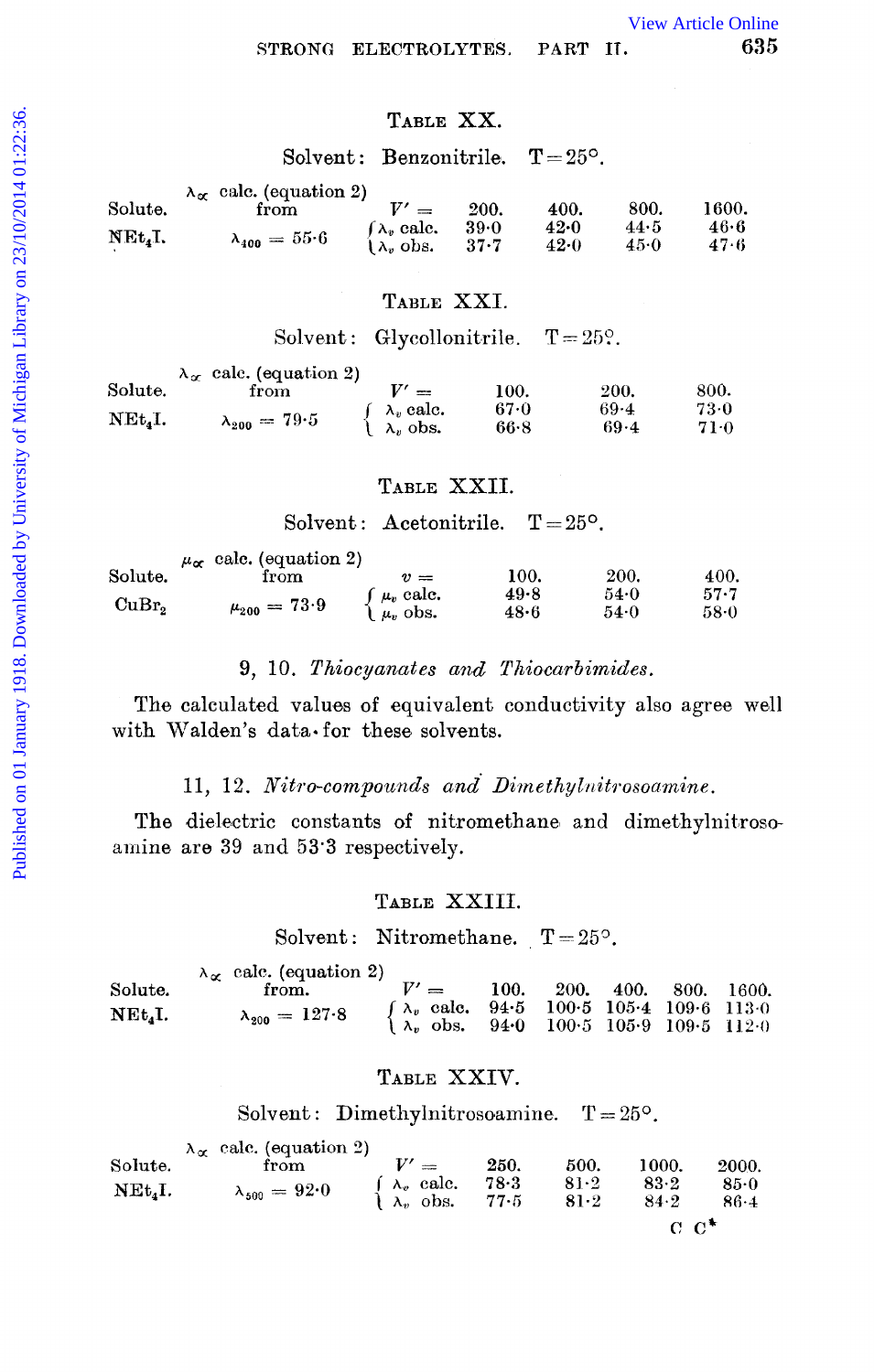## **636 GHOSH** : **THE ABNORMALITY UP'**

#### **13.** *Ketones.*

#### **TABLE** XXV.

#### Solvent: Acetone.  $T = 25^{\circ}$

| 636                     |                                                                                | GHOSH: THE ABNORMALITY                                                                         |                            |                        | ОF                       |              | <b>View Article Online</b> |
|-------------------------|--------------------------------------------------------------------------------|------------------------------------------------------------------------------------------------|----------------------------|------------------------|--------------------------|--------------|----------------------------|
|                         |                                                                                | 13. Ketones.                                                                                   |                            |                        |                          |              |                            |
| is 22 at $25^{\circ}$ . | The dielectric constant of acetone is 21, and that of acetylacetone            |                                                                                                |                            |                        |                          |              |                            |
|                         |                                                                                | TABLE XXV.                                                                                     |                            |                        |                          |              |                            |
|                         |                                                                                | Solvent: Acetone.                                                                              |                            | $T = 25^{\circ}$       |                          |              |                            |
| Solute.<br>NaI          | $\mu_{\alpha}$ calc. (equation 1)<br>from<br>$\mu_{\bf 512}\,=\,158\!\cdot\!5$ | $v =$<br>$\begin{cases} \mu_v & \text{calc.} \\ \mu_v & \text{obs.} \end{cases}$               | 256.<br>127.0<br>126.3     |                        | 512.<br>133.0<br>133.0   |              | 1024.<br>138.0<br>139.0    |
|                         |                                                                                | TABLE XXVI.                                                                                    |                            |                        |                          |              |                            |
|                         |                                                                                | Solyent: Acetylacetone.                                                                        |                            | $T = 25^{\circ}$ .     |                          |              |                            |
| Solute.<br>NEt.I.       | $\lambda_{\alpha}$ calc. (equation 2)<br>from<br>$\lambda_{400} = 86.4$        | $V' =$<br>$\lambda_v$ calc.<br>$\lambda_v$ obs.<br>J.                                          | 200.<br>$56-9$<br>$56 - 7$ | 400.<br>$62-0$<br>62.0 | 800.<br>$66 - 4$<br>65.5 |              | 1600.<br>70.0<br>68.7      |
|                         |                                                                                | 14. Epichlorohydrin.                                                                           |                            |                        |                          |              |                            |
|                         |                                                                                | TABLE XXVII.                                                                                   |                            |                        |                          |              |                            |
|                         | Solvent: $epiChlorohydrin$ . $T=25^{\circ}$ . $D=26$ .                         |                                                                                                |                            |                        |                          |              |                            |
| Solute.                 | $\lambda_{\alpha}$ calc. (equation 2)<br>from                                  | $V' =$                                                                                         | 100.                       | 200.                   | 400.                     | 800.         | 1600.                      |
| $NEt_4I.$               | $\lambda_{400} = 65.7$                                                         | $\left\{\begin{array}{l} \lambda_v \text{ calc.} \\ \lambda_v \text{ obs.} \end{array}\right.$ | $42-1$<br>$40-0$           | $46-0$<br>45.0         | 49.6<br>49.6             | 52.6<br>53.7 | $55-1$<br>56.8             |
|                         |                                                                                | Conclusion.                                                                                    |                            |                        |                          |              |                            |
|                         | It will be seen that equations 1 and 2 have been subjected to a                |                                                                                                |                            |                        |                          |              |                            |

#### **TABLE** XXVI.

|                     | $\lambda_{\alpha}$ calc. (equation 2) |                                                                               |             |          |          |       |
|---------------------|---------------------------------------|-------------------------------------------------------------------------------|-------------|----------|----------|-------|
| Solute.             | trom                                  |                                                                               | <b>200.</b> | 400.     | 800.     | 1600. |
| NEt <sub>a</sub> I. | $\lambda_{400} = 86.4$                | $\begin{cases} \lambda_v \text{ calc.} \\ \lambda_v \text{ obs.} \end{cases}$ | 56-9        | $62 - 0$ | $66 - 4$ | 70.0  |
|                     |                                       |                                                                               | $56 - 7$    | 62.0     | 65.5     | 68.7  |

#### 14. *Epichlorohydrin.*

#### **TABLE XXVII.**

|                     | $\lambda_{\alpha}$ calc. (equation 2) |                                                                                                 |      |  |                              |
|---------------------|---------------------------------------|-------------------------------------------------------------------------------------------------|------|--|------------------------------|
| Solute.             | from                                  | $V' =$                                                                                          | 100. |  | $200.$ $400.$ $800.$ $1600.$ |
| NEt <sub>A</sub> I. | $\lambda_{400} = 65.7$                | $\int \lambda_v \text{ calc.}$ 42.1 46.0 49.6 52.6 55.1<br>$\lambda_v$ obs. 40.0 45.0 49.6 53.7 |      |  | 56.8                         |

#### *Con.clusion.*

It will **be** seen that equations 1 and 2 have been subjected **to** a very severe test, and that their validity has been completely **con**firmed by the mass of experimental data on the conductivity of salt solutions in some thirty solvents.

**The** term '' degree of dissociation '' thus loses all significance in the case of strong electrolytes. In his first paper on the conduction of electricity by electrolytes, Arrhenius *(Bihang.* der. *Stockholmer. Akad.,* **1883,** *8,* Nos. **13,** 14) used the term "activity coefficient" for the ratio  $\mu_v/\mu_\infty$ , and this is, indeed, a very suitable term in view of the fact successfully demonstrated here, that in salt solutions there are only free and bound ions. Incidentally, there has also been obtained a valuable method of determining the mode of dissociation **of** a solute in any solvent,. Walden's normal electrolyte, tetraethylammonium iodide, really dissociates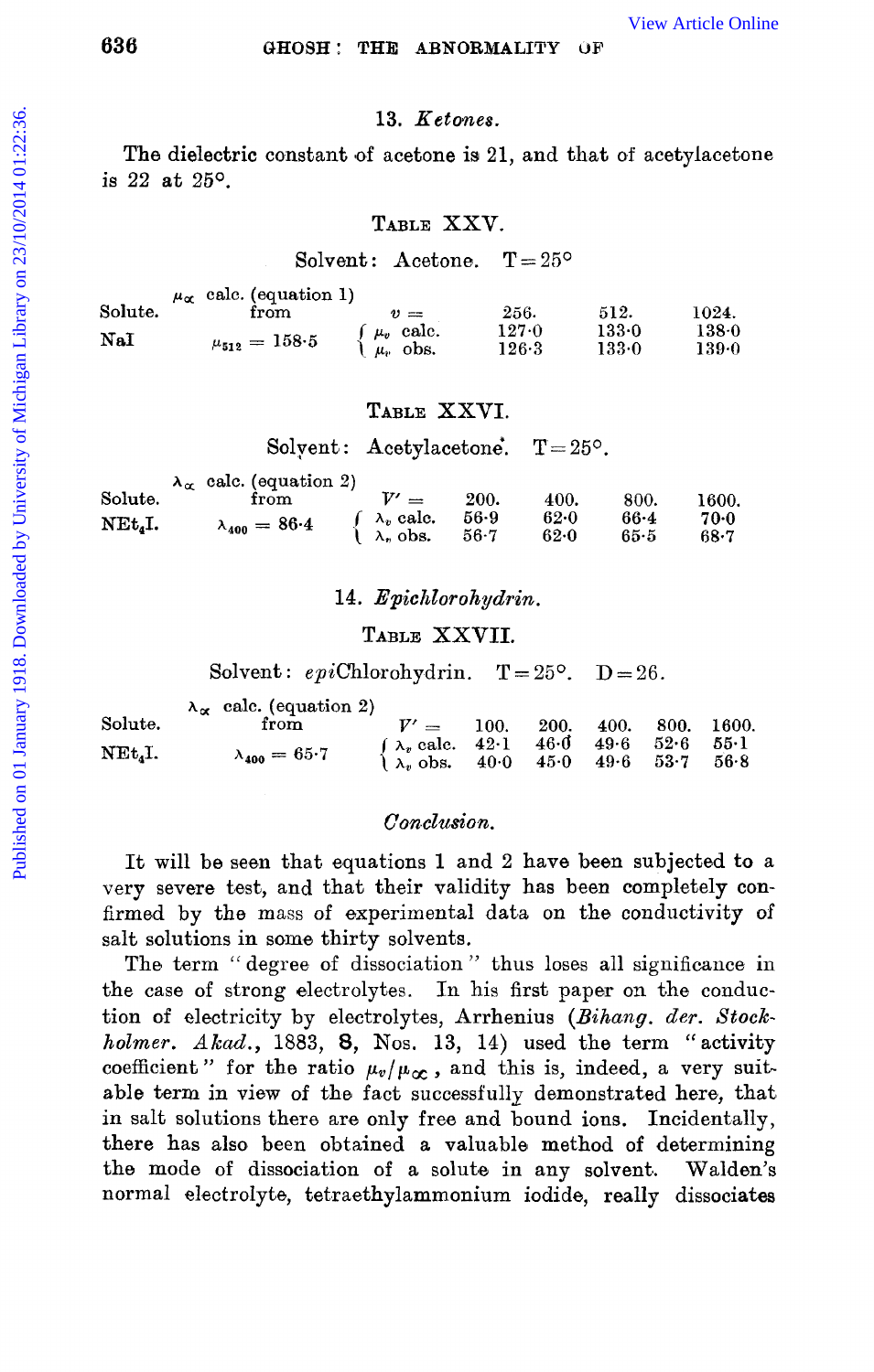abnormally. It is, however, the peculiar characteristic of this solute that the same type of dissociation persists in all the solvents. To this property are due the many regularities that Walden observed in tetraethylammonium iodide solutions. Thus we have his empirical law that "if solutions of one and the same normal electrolyte, tetraethylammonium iodide, in various solvents have the same degree of dissociation (activity coefficient), then for all solvents, the product of the dielectric constant, and the cube root of the dilution of that solution has always a constant value. Thus  $D^3 \sqrt{V} = D^{\prime} \sqrt[3]{V'}$ , etc. = *k*, where *D*, *D'*, etc., are the dielectric constants of the solvents, and  $V$ ,  $V'$ , etc., are the respective dilutions at which the activity-coefficient of tetraethylammonium iodide is the same. The theoretical significance of this general empirical law is at once brought out by equation 2. Since the mode of dissociation **of** the salt is always the same, the equation: STRONG ELECTROLYTES. PART II. Spin and the same to the solute that the same type of dissociation persists in all the solvents.<br>To this property are due to many regularities that Walden Descripts on tetrachylammonium iodid

$$
\frac{3N \cdot E^2 \cdot 2 \cdot \sqrt[3]{2N}}{D \cdot \sqrt{3} \sqrt[3]{V}} = 3RT \log_e \frac{\mu_{\infty}}{\mu_v}
$$

is applicable to its solution in all solvents. For the same value **of**   $\mu_v/\mu_{\alpha}$  it is obvious that

$$
D\sqrt[3]{V}=k,
$$

whatever be the nature of the solvent.

It was rightly suggested by Nernst and Thomson that the dielectric constant is the fundamental property which determines the dissociating power of a solvent. Walden's investigations proved conclusively that a direct parallelism exists between the dissociating power and the dielectric constants of solvents. The idea, however, never passed beyond the qualitative stage. In this paper, in the author's opinion, it has been proved beyond doubt that the exact quantitative relation between the activity-coefficient and **the**  dielectric constant is given by equations 1 and **2.** 

Finally, it should be pointed out that the fundamental problem to be solved in this connexion is the work necessary to separate the constituent ions of a gram-molecule of a salt to an infinite distance at a given dilution. The assumption that the ions of a binary electrolyte are arranged according to a simple cubic lattice is necessarily arbitrary, although it is the simplest possible view. Some other views are possible, for example, we may have a facecentred cube lattice, a cube-centred lattice, etc. For ternary electrolytes good results have been obtained by assuming an arrangement corresponding with a fluorspar lattice. Here, also, it is possible that an ion, instead of occupying the centre **of** a cube. may be displaced diagonally towards an oppositely charged ion or towards an empty corner. Bragg has actually observed such dis